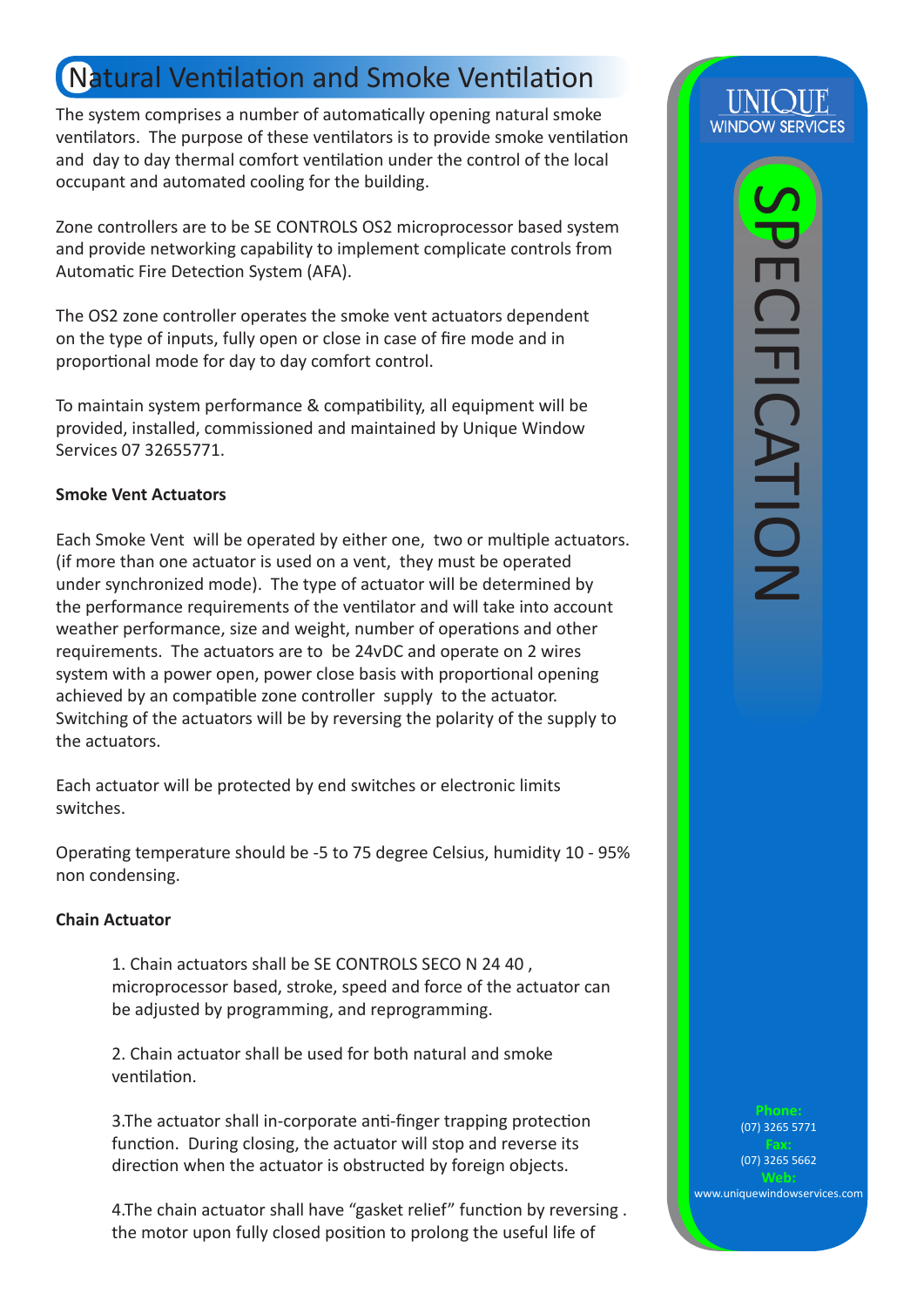weather seal. The reversing distance can be programmed according to the weather seal used for optimal result.

5. Chain actuator shall be enclosed in a metal housing either zinc die cast or aluminium extrusion for noise reduction and robustness in strength. (plastic housing is not allowed). Chain shall be corrosion resistant material including stainless stain or nickel plated material. The chain actuator shall have ingress protection of IP 32.

6. Life expectancy for use in dual natural ventilation and smoke ventilation should comprise with minimum 15,000 cycles.

7. The actuator shall be tested to meet elevated temperature test at 300 degree C as per EN 12101-2 Annex G.

8. In cases where there are more than one actuator used on a smoke vent, an electronic synchronizing devices with a microprocessor control should be used to support wide and heavy windows. (no current sensing tandem switch is allowed to use for protection).

9. The force of the actuator shall be minimum 400N both for retract and push force.

10. The clamping force of the actuator should be more than 4,000N.

# **Power Input/Output Requirements**

Each Window Controller requires a 230vAC fused input. The Window Controller contains a 230v - 24vDC transformer rectifier unit with an output of 8 to 10 amps at 24vDC. The Window Controller also contains battery backup, of sufficient capacity to provide safety operations in a mains power fail situation.

# **Output Switching Operation**

Reverse polarity to open and close window actuator via 2 wire output.

Battery Backup (applicable to smoke ventilation only).

In-built facility to contain battery backup of sufficient capacity to provide 8 hrs emergency operation of the window actuator(s) in the case of mains power failure. The battery backup will be fully monitored such that at a predetermined level, a fault indication can be signaled remotely via the window controller network.

When mains power is disconnected, the day to day switch is disable to conserve battery power.

# **Output Signals**

The local window controller shall be capable of giving external signals to indicate activated, fault and status signals. These outputs shall be via LonWorks or Volt free contacts.LonWorks or Volt free contacts.

(07) 3265 5771

(07) 3265 5662